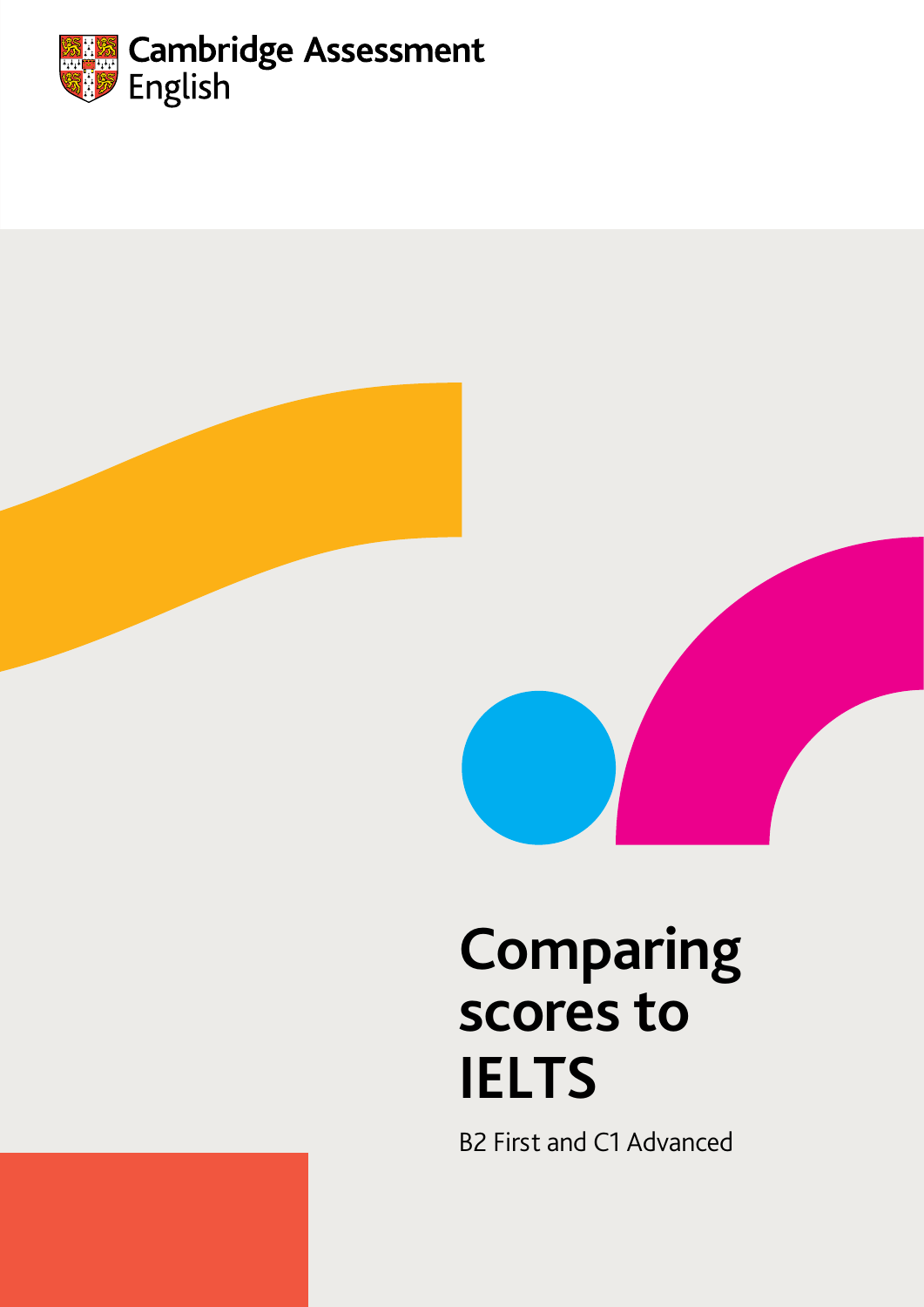### **Comparing scores to IELTS**

B2 First is targeted at Level B2 on the Common European Framework of Reference (CEFR)\*. This qualification demonstrates that candidates have the language skills to live and work independently in an English-speaking country or study on courses taught in English at pre-degree level.

C1 Advanced is targeted at Level C1 on the CEFR. It is an in-depth qualification which shows that candidates have the high-level English language skills needed to study in English at undergraduate or postgraduate level, and to work and live in an English-speaking environment.

Each Cambridge English Qualification is focused on a specific CEFR level. For exams from A2 Key to C2 Proficiency, including Business, we also report achievement above and below target level. For Young Learners, we report achievement at the target level and the level below.



B2 First and C1 Advanced both report on the Cambridge English Scale, a single range of scores used to report results for Cambridge English Qualifications, as shown in the diagram above.

Many institutions need to know how Cambridge English Scale scores achieved in B2 First and C1 Advanced compare with IELTS\*\* band scores. The table opposite shows this relationship.

| <b>IELTS</b><br>band score | <b>Cambridge English</b><br><b>Scale score</b> |
|----------------------------|------------------------------------------------|
| 7.5                        | 191                                            |
| 7.0                        | 185                                            |
| 6.5                        | 176                                            |
| 6.0                        | 169                                            |
| 5.5                        | 162                                            |
| 5.0                        | 154                                            |

\* Further information about the Common European Framework of Reference (CEFR) can be found at cambridgeenglish.org/cefr.

\*\* IELTS is jointly owned by British Council, IDP: IELTS Australia and Cambridge Assessment English.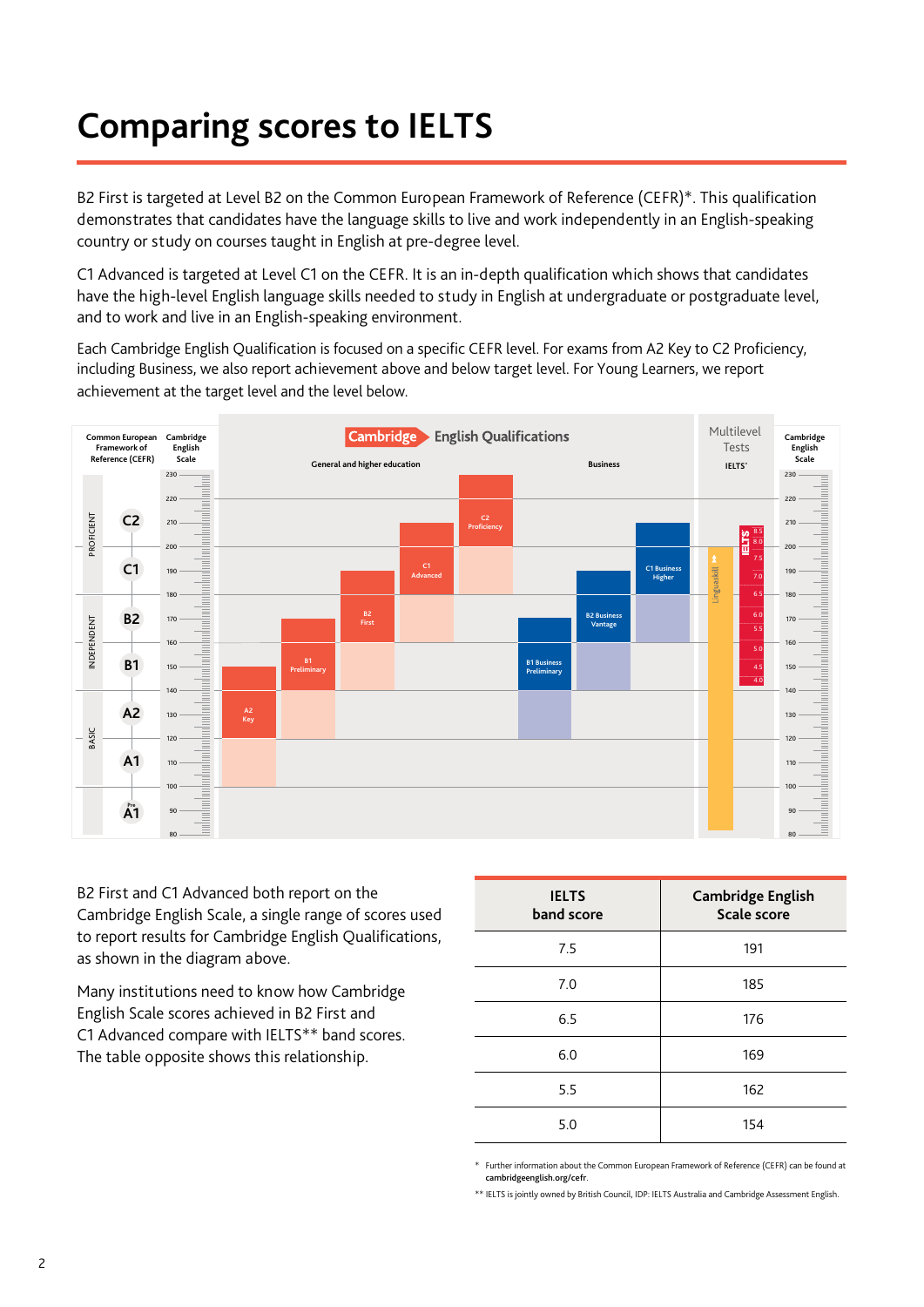### **Using B2 First and C1 Advanced scores**

Every successful B2 First and C1 Advanced candidate receives a Statement of Results, which contains the following information:

- 1. Score their overall score on the Cambridge English Scale.
- 2. Candidate profile their score on the Cambridge English Scale for each of the four skills (reading, writing, listening and speaking) and for Use of English.
- 3. Grade relates to the score and is a letter grade from A to C.
- 4. Candidates also receive an overall level on the CEFR.

Candidates who have secured scores between 160 and 172 on B2 First are awarded grade C on that exam and are placed at Level B2 on the CEFR.

Candidates who have secured a C1 Advanced grade C, having scored between 180 and 192 on the Cambridge English Scale, are at Level C1 of the CEFR and can be expected to be comparable in ability with candidates who have secured 6.5 or 7.0 in IELTS. Candidates who have secured scores between 180 and 190 in B2 First are awarded a grade A for that exam. They are also placed at Level C1 of the CEFR. However, the breadth of coverage of B2 First at this level is limited and very careful consideration would be needed before accepting scores on B2 First as comparable to IELTS scores of 7.0. Candidates who have secured scores of 160 to 179 on C1 Advanced are placed at Level B2 and may be expected to be comparable to candidates who have secured 5.5 or 6.0 in IELTS.

Where institutions have specified a minimum IELTS requirement of 5.5, reference may be made to the Scale score, and a minimum requirement of 162 specified on either exam. If, say, the requirement is Band 6.0 overall but with a minimum score of 5.5 in any skill, then an overall score of 169 may be specified with minimum scores of 162 in Listening, Reading, Writing and Speaking. Where an overall requirement of IELTS Band 7.0 has been set, then a score of 185 should be specified, but as explained above, it may be appropriate to specify that the score has been obtained on C1 Advanced rather than B2 First.

#### **Example requirements**

| <b>IELTS requirements</b>                                     | <b>Cambridge English requirements</b>                                                            |
|---------------------------------------------------------------|--------------------------------------------------------------------------------------------------|
| Overall IELTS band score 5.5                                  | Overall Cambridge English Scale score of 162,<br>achievable in B2 First or C1 Advanced.          |
| Overall IELTS band score 6.5<br>No less than 6.0 in any skill | Overall Cambridge English Scale score of 176 from<br>C1 Advanced. No less than 169 in any paper. |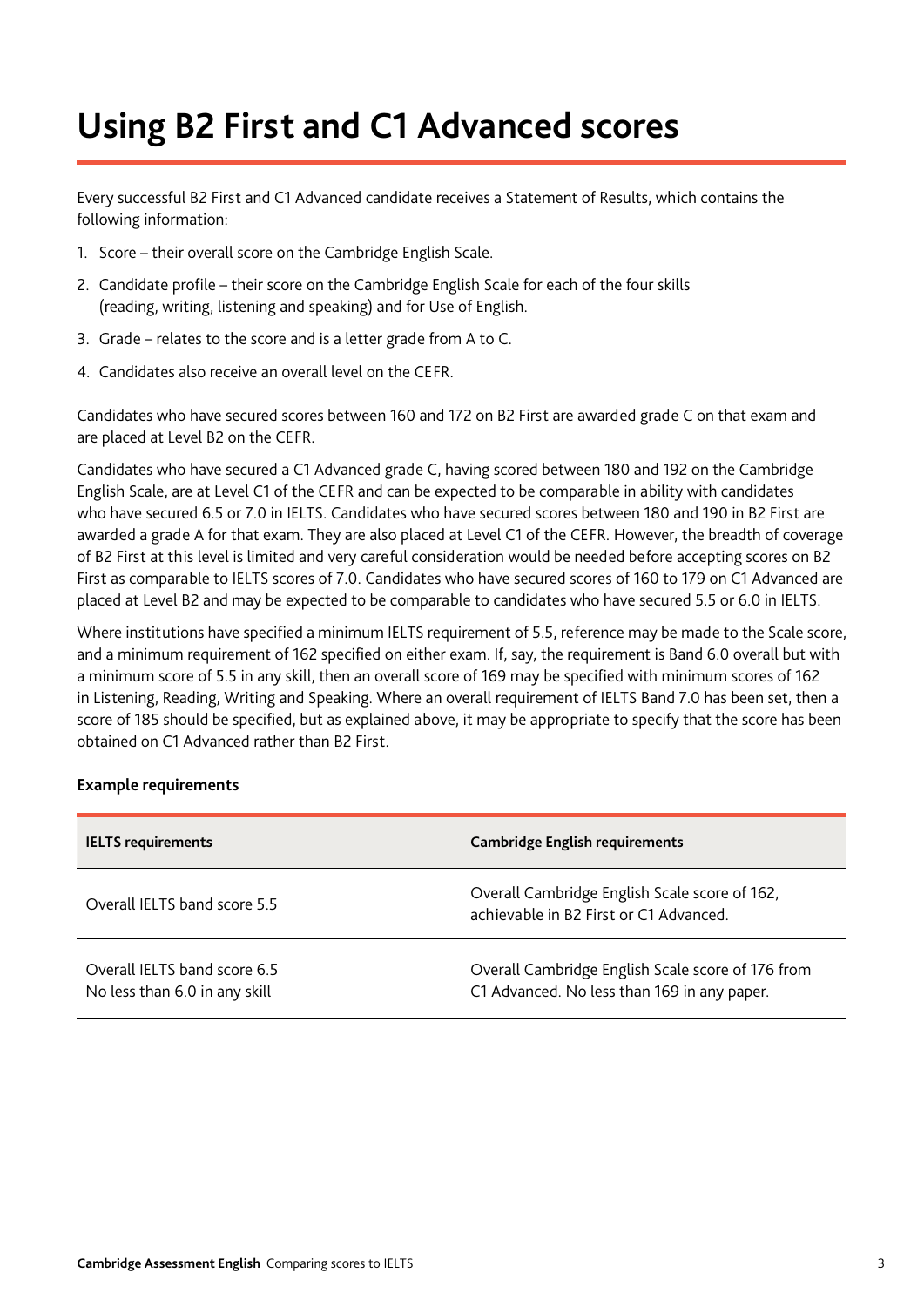### **How we compared B2 First scores, C1 Advanced scores and IELTS performances**

We are responsible for the production of Cambridge English Qualifications and IELTS. All our qualifications and tests are built to a common underlying scale. Rasch analysis (Rasch 1960, 1980) is used to assess the relative difficulty of every Reading or Listening item, placing each on a common scale, regardless of the exam for which they are intended (Jones 2001). All items are kept in a database with information about their measurement characteristics. This permits the creation of multiple versions of an exam to a specific level and range of difficulty, and establishes the relationship between different exams. We have also published Common Scales for Writing and Speaking, based on qualitative analysis of the features of these skills at different levels (Hawkey and Barker 2004; Galaczi, ffrench, Hubbard and Green 2011; Lim 2012).

Nevertheless, there are challenges associated with linking and comparing exams, as discussed in several Cambridge Assessment English publications (Milanovic 2009; Shaw and Weir 2007; Taylor 2004; Taylor and Jones 2006). Exact equivalences cannot always be demonstrated, only broad comparability. Lim, Geranpayeh, Khalifa and Buckendahl (2013) provide further discussion of the conceptual and practical issues that attend standard setting. It is better not to rely on a single source of evidence but to build up a cumulative case based on a range of data.

Since 1999, several studies have helped refine our understanding of the relationship between these scores. One of the earliest, part of the Association of Language Testers in Europe's Can Do project (Jones 2001), showed that, in terms of candidates' self-perception, candidates securing Band 6 felt comfortable with a similar range of activities as candidates securing a B2 First grade C, while candidates securing Band 7 thought themselves comparable to candidates securing a C1 Advanced grade C. There is a steady progression in self-ratings across IELTS bands (with the exception of Band 5).



### **Can Do self-ratings and grades**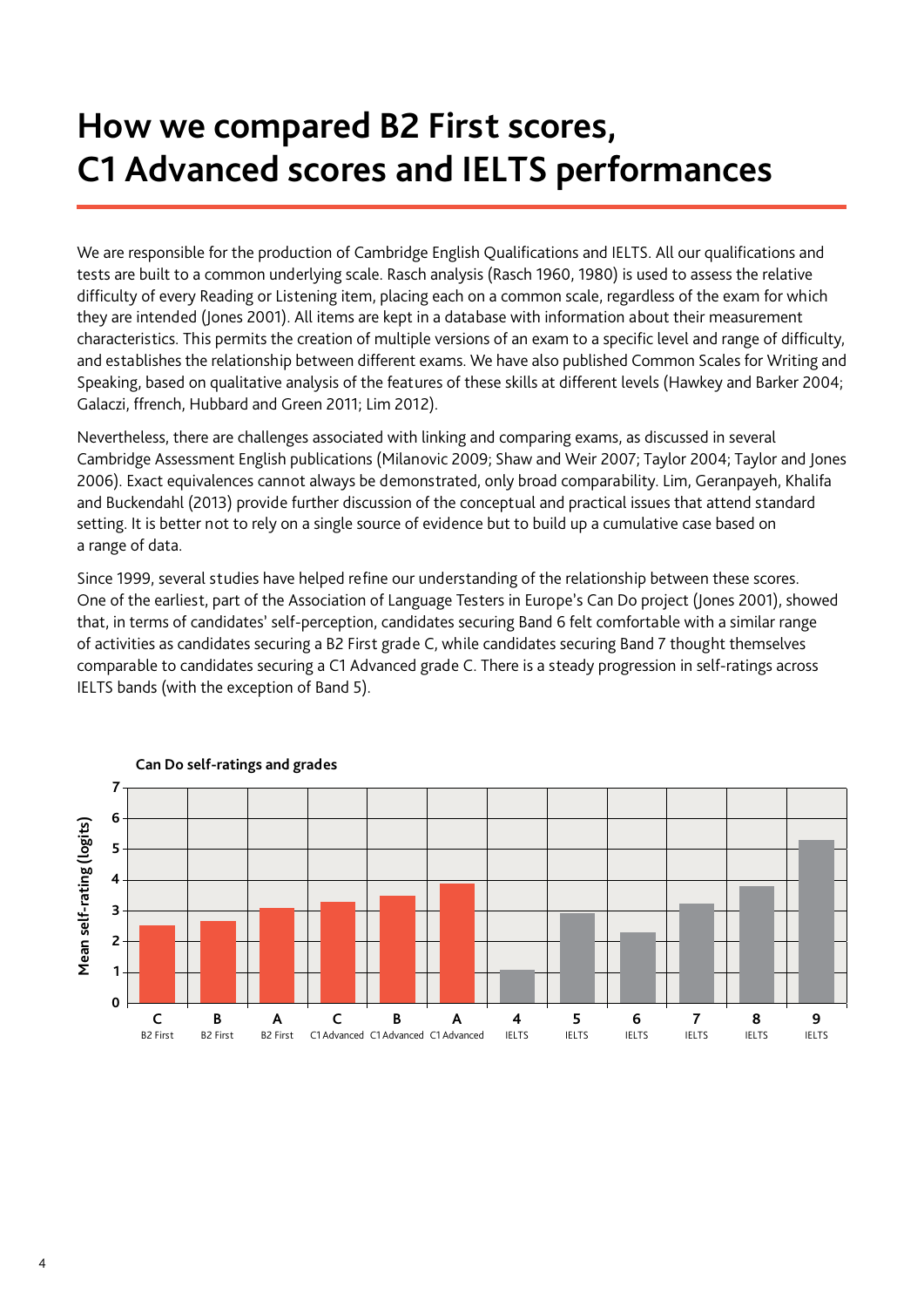In 2009, we undertook to benchmark Level C1 as represented by C1 Advanced against IELTS scores. For this exercise an empirical validation study was undertaken, where registered IELTS candidates were invited to also take C1 Advanced, and registered Advanced candidates were invited to take IELTS, and their scores compared.

This counterbalanced design accounted for preparation or motivation-related effects on one exam or the other. As C1 Advanced targets the higher end of the IELTS candidature population, participants' performance was on average higher than that of the global IELTS candidature, as expected. Correlations between scores on the two exams were calculated to see how related the two tests are. The correlations between the different parts of the two exams are generally moderate, whereas the correlation for the overall scores is, as might be expected, stronger.

To compare results on the two exams, the equipercentile linking method was used, and pre-smoothing using the polynomial log-linear method (Holland and Thayer 2000) was employed to increase the precision of the linking. This method was adopted because indices are available for evaluating goodness of fit and appropriateness of the linking (Kolen and Brennan 2004). Because smoothing resulted in C1 Advanced scores that were not integers, linear interpolation was used to determine IELTS raw marks that corresponded to CEFR Levels B2, C1 and C2 on each of the four skills, and standard conversion tables were used to express the outcomes in terms of the nine-band IELTS scale. Classification consistency between the two exams on the three levels and across the four skills averaged 80%.

In the meantime, the IELTS partners had approached Chad Buckendahl of Alpine Testing Solutions to lead a standard-setting study aligning IELTS bands to the CEFR levels. The standard-setting study involved 19 panellists using two different standard-setting methods for the four papers that comprise IELTS. For Speaking and Writing, a modification of the Analytical Judgment method (Plake and Hambleton 2000) was used. Panellists were asked to read samples of writing and view samples of speaking, and to classify each into appropriate CEFR levels, which was subsequently refined to identify performances at the border of each level. These judgements were then replaced by the original score that those performances received to arrive at the cut score. For Listening and Reading, the Yes/No variation of the Angoff (1971) method (Impara and Plake 1997) was adopted. This standardsetting project is discussed further in Lim, Geranpayeh, Khalifa and Buckendahl (2013).

Our advice as to the alignment of C1 Advanced scores and IELTS bands is therefore based on the results of the external validity study comparing IELTS and C1 Advanced performances, with supporting evidence drawn from the 2009 IELTS standard-setting project and earlier studies.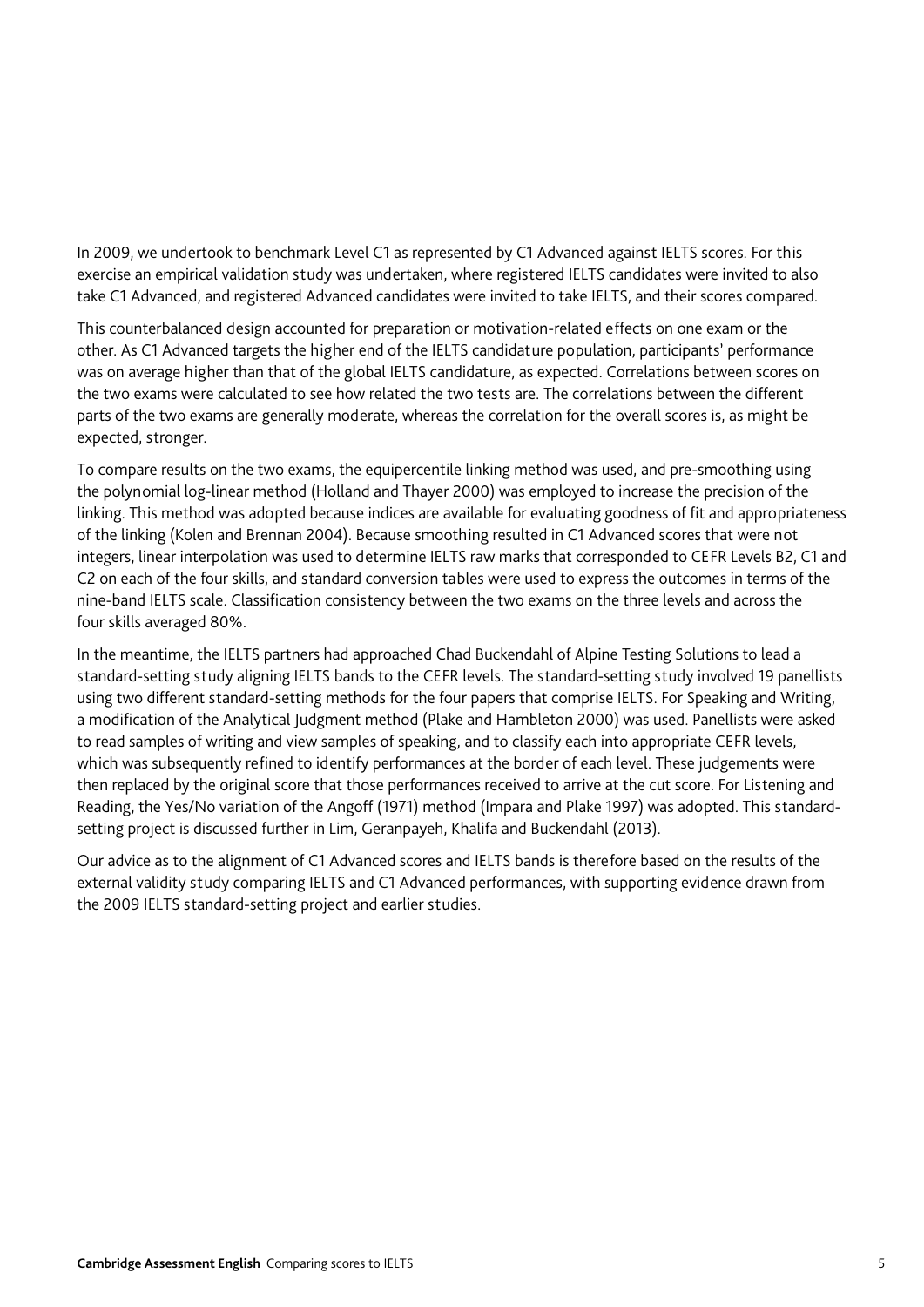## **How was the Cambridge English Scale produced?**

There is a well-established link between our qualifications and the CEFR, and the current score-reporting system reflects this. Results on the Cambridge English Scale are reached by applying the same underlying methodology, but the link between our qualifications and the CEFR is refined. This brings a greater clarity and transparency to score meanings and facilitates easy comparisons between different exams.

The Scale was developed according to the well-documented and researched links between performance on different tests (using data from millions of candidates) and the processes by which we define and maintain standards.

These processes vary slightly for the different components and are described below.

#### **Writing and Speaking components**

Writing and Speaking components are marked by trained, standardised examiners according to a set of analytic scales, covering a range of assessment criteria. The assessment criteria are linked to the CEFR and form an overlapping 'ladder'. The criteria for each level are the same across all our exams. For example, the criteria required to meet CEFR Level B2 are identical for both B2 First and C1 Advanced.



Marks are awarded according to the assessment criteria, and are combined to provide the total mark for the component. Because both the assessment criteria and the Cambridge English Scale are linked to the CEFR, the Scale score for the component can be determined from this total mark.

This process ensures that candidates who demonstrate the same level of ability (no matter which exam is taken) are awarded the same Cambridge English Scale score.

#### **For example:**

Two candidates at low CEFR Level B2 sit our exams – one sits B2 First, the other C1 Advanced. They both just meet the criteria for Level B2 in the Writing paper and are awarded marks for the component accordingly. Although the raw marks across the two exams are different, the candidates are both awarded a Scale score of 160 for the Writing component, as they have demonstrated the same level of ability.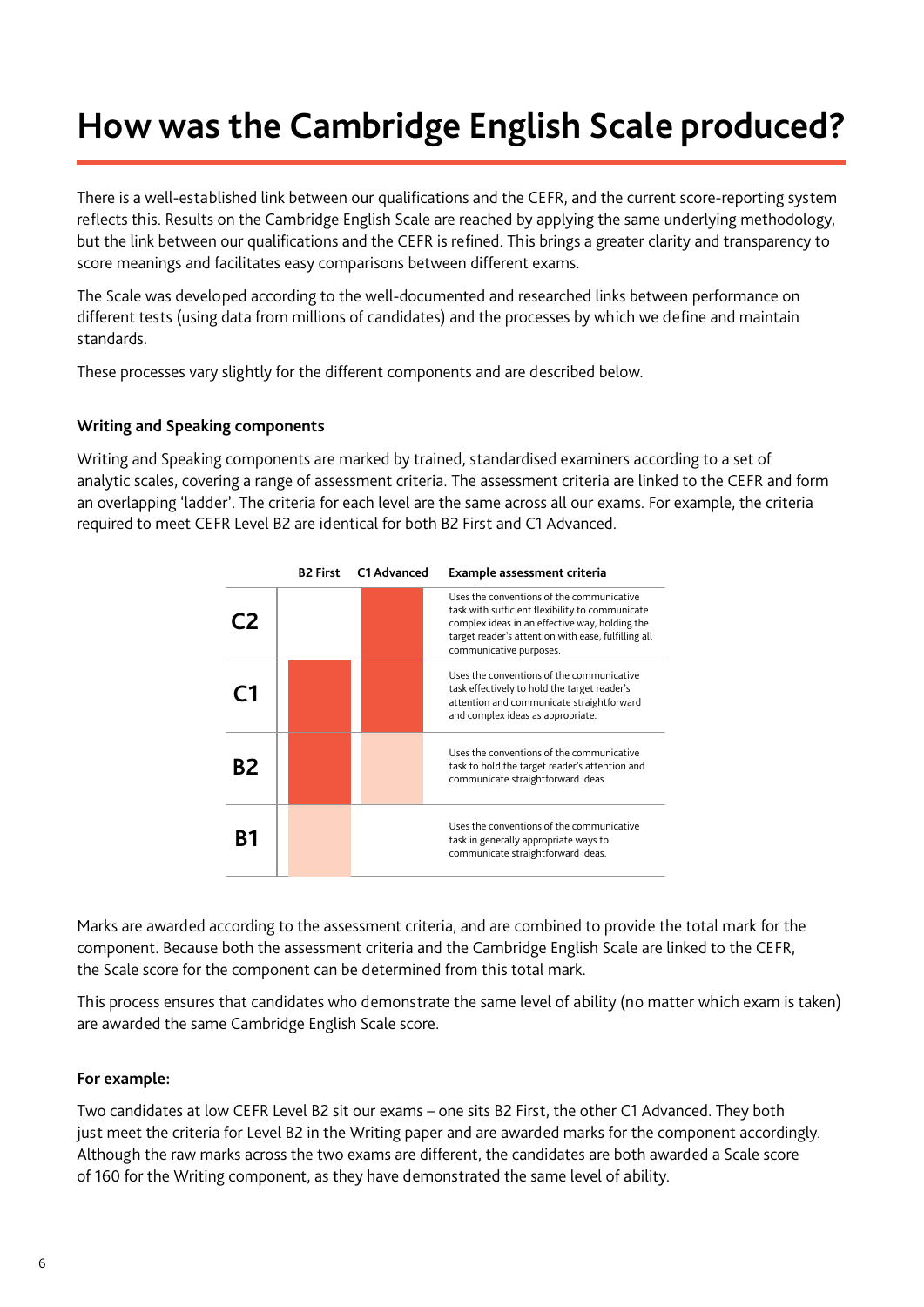#### **Reading, Listening and Use of English components**

Reading, Listening and Use of English components contain a series of items which are marked as either correct or incorrect. We use Rasch analysis (Rasch 1960, 1980) to ensure a consistent standard is applied in the grading of objectively marked components, accounting for differences in difficulty between them. This is achieved by calibrating the difficulty of all the items in a given test onto the same scale. This calibration allows us to determine the raw marks for each specific test paper that represent a predetermined level of ability – the standard needed to achieve a particular grade or level. Furthermore, the scales used for each test are linked to adjacent levels, meaning that these standards can be compared and linked across levels.

By a process of standard setting, these defined ability levels are linked to CEFR thresholds, meaning that the same process of mapping can take place as with the Writing and Speaking components.

### **Linking exams to each other and to the CEFR**

The relationship between our qualifications and the CEFR is long standing and well documented. The relationship can be classified in terms of the historical perspective, the conceptual perspective and the empirical perspective. Discussions of all three perspectives, plus full references and links to key papers can be found on our website at cambridgeenglish.org/research-and-validation/fitness-for-purpose.

However, test alignment is not a one-off project – validation is an ongoing process which requires regular re-evaluation and confirmation that existing alignments continue to hold.

To this end, and with the introduction of the Cambridge English Scale in mind, a series of alignment studies are in progress to evaluate and validate the links between adjacent exams (for example between B2 First and C1 Advanced) involving candidates taking both exams. This will ensure the integrity of the Scale across our qualifications and tests, and mean that we can be sure that a score of 175 on B2 First corresponds to the same level of performance as a score of 175 on C1 Advanced.